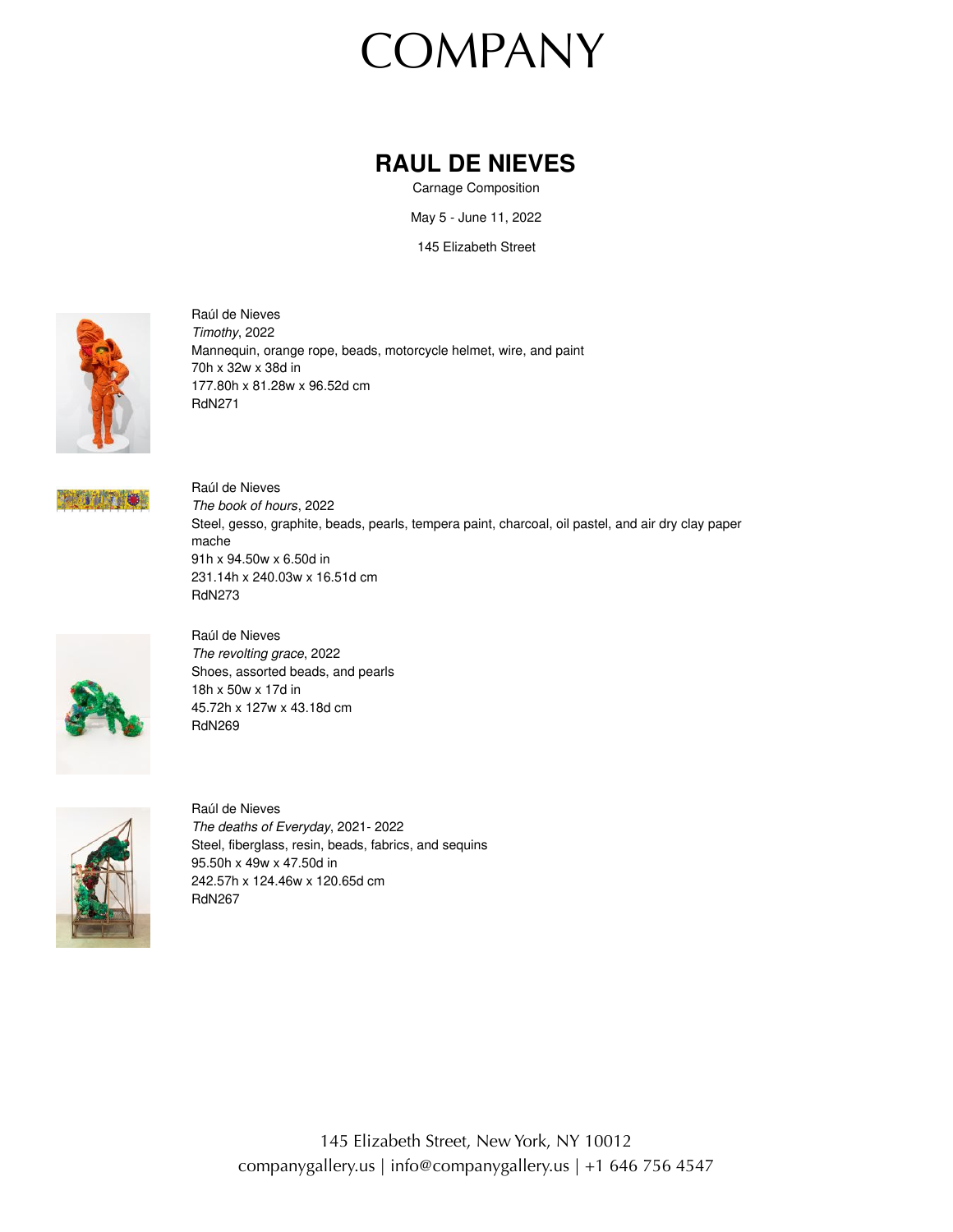## COMPANY



Raúl de Nieves *Untitled (Face 1)*, 2018 Glazed ceramic 13.70h x 20.40w x 2d in 34.80h x 51.82w x 5.08d cm RdN093



Raúl de Nieves *Star Crossed Lovers*, 2022 Shoes, assorted beads, and pearls 23h x 42w x 35d in 58.42h x 106.68w x 88.90d cm RdN270



Raúl de Nieves *I'll go along to be with you*, 2022 Shoes, assorted beads, and pearls 40h x 34w x 13d in 101.60h x 86.36w x 33.02d cm RdN268



Raúl de Nieves *St. George and the Dragon*, 2003-2005 Mixed media 13h x 13w in 33.02h x 33.02w cm RdN236



Raúl de Nieves *Metamorphosis*, 2020 Color pencil on paper 28.75h x 23.50w in 73.03h x 59.69w cm Framed: 32h x 26.63w in 81.28h x 67.63w cm RdN216